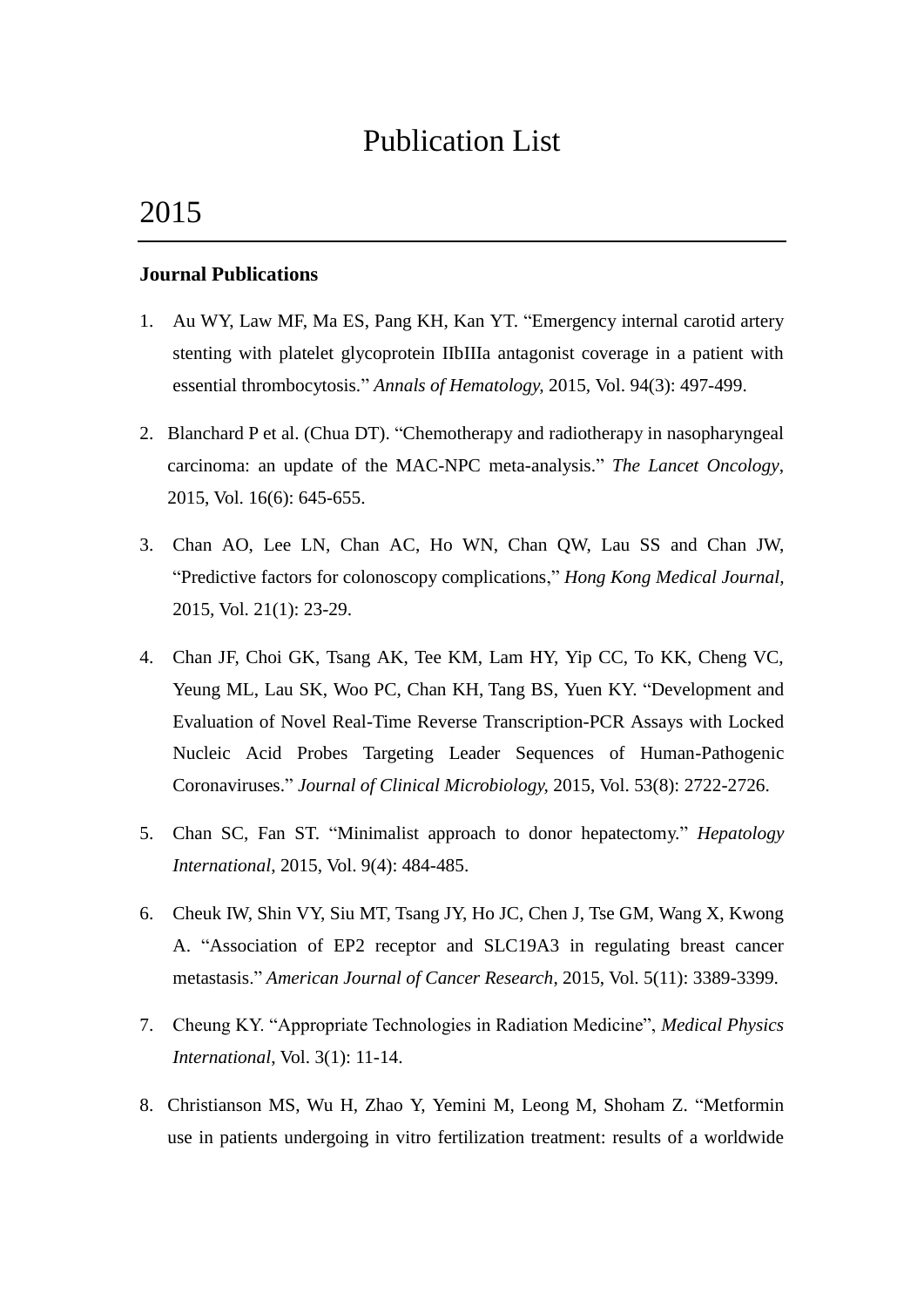web-based survey." *Journal of Assisted Reproduction and Genetics*, 2015, Vol. 32(3): 401-406.

- 9. Chu MC, Law RK, Cheung LC, Ma ML, Tse EY, Wong TC, Chen PP. "Pain management programme for Chinese patients: a 10-year outcome review." *Hong Kong Medical Journal*, 2015, Vol. 21(4): 304-309.
- 10. King AD, Chow SKK, Yu KH, Mo FKF, Yeung DKW, Yuan J, Law BKH, Bhatia KS, Vlantis AC, Ahuja AT. "DCE-MRI for Pre-Treatment Prediction and Post-Treatment Assessment of Treatment Response in Sites of Squamous Cell Carcinoma in the Head and Neck." *PloS one*, 2015, Vol. 10(12): e0144770.
- 11. Kwong A, Chen J, Shin VY, Ho JCW, Law FBF, Au CH, Chan TL, Ma ESK, Ford JM, "The importance of analysis of long-range rearrangement of BRCA1 and BRCA2 in genetic diagnosis of familial breast cancer", *Cancer Genetics*, Vol. 208(9):.448-454.
- 12. Lai KN, Leung JC, Tang SC. "The Treatment of IgA Nephropathy." *Kidney Diseases*, 2015, Vol. 1(1): 19-26.
- 13. Lam TP, Lam KF, Ho PL, Yung RW. "Knowledge, attitude, and behavior toward antibiotics among Hong Kong people: local-born versus immigrants." *Hong Kong Medical Journal*, 2015, Vol. 21(Suppl 7): S41-S47.
- 14. Leung JC, Chan LY, Saleem MA, Mathieson PW, Tang SC, Lai KN. "Combined blockade of angiotensin II and prorenin receptors ameliorates podocytic apoptosis induced by IgA-activated mesangial cells." *Apoptosis*, 2015, Vol. 20(7): 907-920.
- 15. Liu W, Wong A, AU L, Yang J, Wang Z, Leung E, Chen SR, Ho CL, Mok V, "Influence of Aβ upon cognitive decline after stroke/transient ischemic attack - A 3-year longitudinal study", *Stroke*, 2015, Vol.46(11): 3074-3080
- 16. Lung HL et al. (Chua D). "SAA1 polymorphisms are associated with variation in antiangiogenic and tumor-suppressive activities in nasopharyngeal carcinoma." *Oncogene*, 2015, Vol. 34(7): 878-889.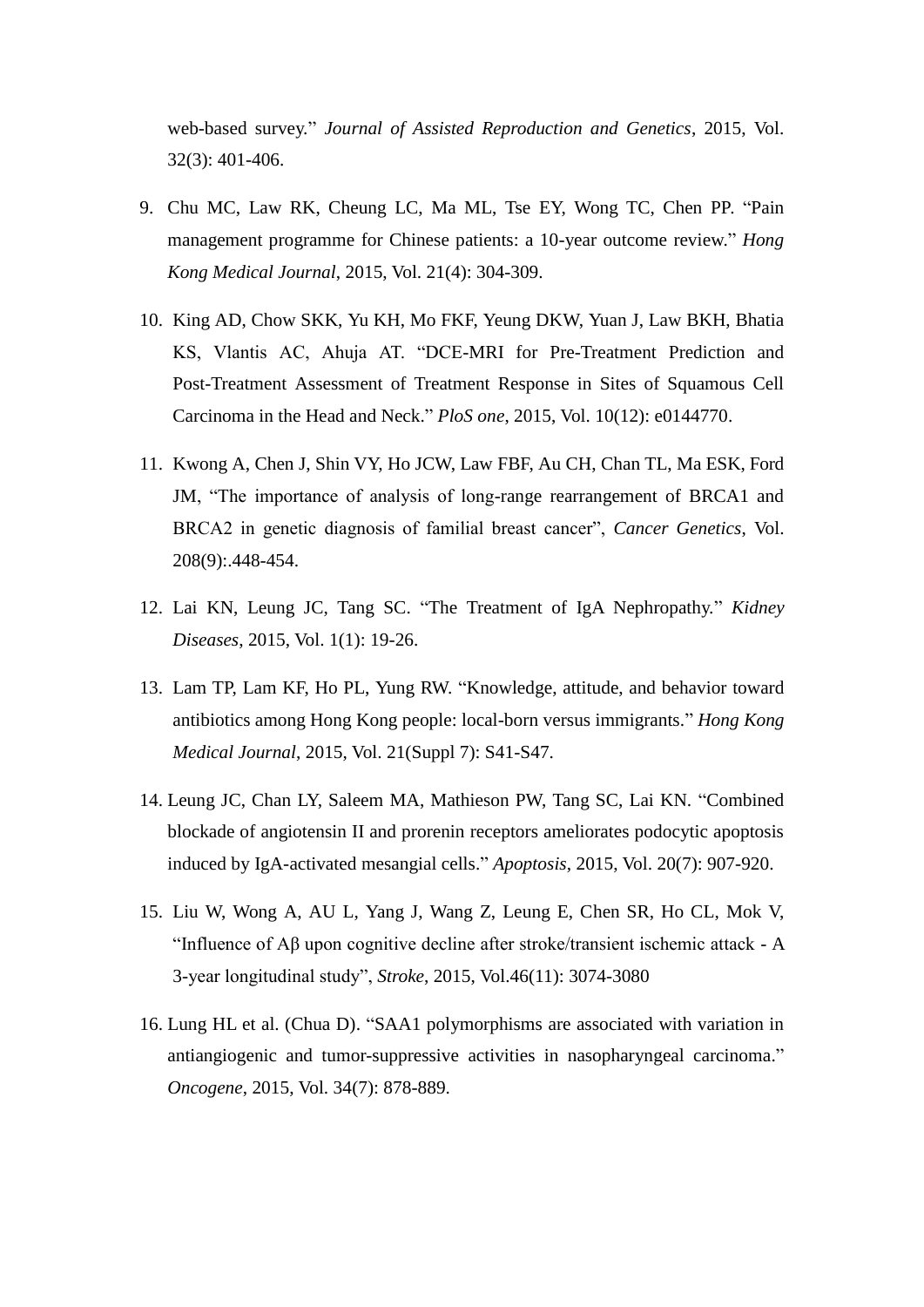- 17. Ma ES, Liang RH, Chu KM, Lau GK. "Complete response of acquired FV inhibitor to rituximab." *International Journal of Hematology,* 2015*,* Vol. 101(4): 421-422.
- 18. Michael Böhm, Felix Mahfoud, Christian Ukena, Uta C. Hoppe, Krzysztof Narkiewicz, Manuela Negoita, Luis Ruilope, Markus P. Schlaich, Roland E. Schmieder, Robert Whitbourn, Bryan Williams, Uwe Zeymer, Andreas Zirlik, Giuseppe Mancia, on behalf of the GSR Investigators (Kwok OH). "First Report of the Global SYMPLICITY Registry on the Effect of Renal Artery Denervation in Patients with Uncontrolled Hypertension." *Hypertension,* 2015, Vol. 65(4): 766-774.
- 19. Ng DS, Kwok AK, Tong JM, Chan CW, Li WW. "FACTORS INFLUENCING NEED FOR RETREATMENT AND LONG-TERM VISUAL OUTCOME AFTER INTRAVITREAL BEVACIZUMAB FOR MYOPIC CHOROIDAL NEOVASCULARIZATION." *Retina*, 2015, Vol. 35(12): 2457-2468.
- 20. Ng EH, Leung JH, Lau YS, Ma ES. "Evaluation of the new red cell parameters on Beckman Coulter DxH800 in distinguishing iron deficiency anaemia from thalassaemia trait." *International Journal of Laboratory Hematology,* 2015, Vol. 37(2): 199-207.
- 21. Ngan TL, Wong ET, Ng KL, Jeor PK, Lo GG. "The Enhanced Workflow and Efficiency of the Wireless Local Area Network (WLAN)-Based Direct Digital Radiography (DDR) Portable Radiography." *Journal of Digital Imaging,* 2015, Vol. 28(3): 302-308.
- 22. Ou M, Ma R, Cheung J, Lo K, Yee P, Luo T, Chan TL, Au CH, Kwong A, Luo R, Lam TW, "database.bio: A web application for interpreting human variations", *Bioinformatics*, 2015, Vol. 31(24): 4035-4037.
- 23. Qin YY, Leung CK, Lin CK, Wong MH. "The associations between metals/metalloids concentrations in blood plasma of Hong Kong residents and their seafood diet, smoking habit, body mass index and age." *Environmental Science and Pollution Research*, 2015, Vol. 22(17): 13204-13211.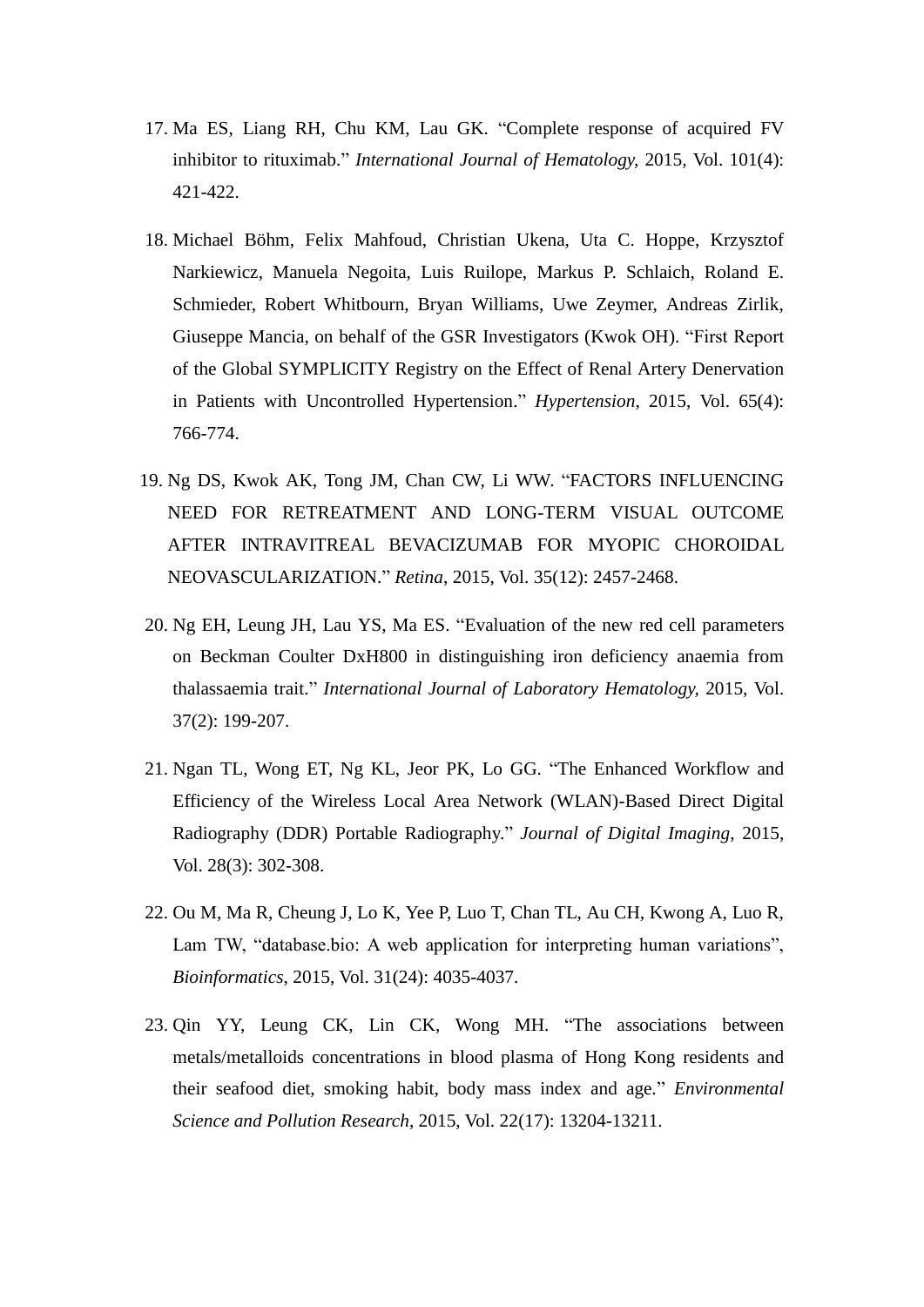- 24. Shin VY, Ng EK, Chan VW, Kwong A, Chu KM. "A three-miRNA signature as promising non-invasive diagnostic marker for gastric cancer." Molecular Cancer, 2015, Vol. 14: 202.
- 25. So CC, Chan AY, Chan JC, Ma ES. "Alpha thalassemia trait masquerading as hemoglobin H disease due to co-existing primary myelofibrosis." *Annals of Hematology,* 2015*,* Vol. 94(5): 875-877.
- 26. Sun K, Jiang P, Chan AKC, Wong J, Cheng YKY, Liang RHS, Chan WK, Ma ESK, Chan SL, Cheng SH, Chan RWY, Tong YK, Ng SSM, Wong RSM, Hui DSC, Leung TN, Leung TY, Lai PBS, Chiu RWK, Lo YMD, "Plasma DNA tissue mapping by genome-wide methylation sequencing for noninvasive prenatal, cancer and transplantation assessments", *Proceedings of the National Academy of Sciences of the United States of America*, 2015, Vol. 112(40): E5503-5512
- 27. Wang YXJ, Griffith JF, Deng M, Yeung DK, Yuan J. "Rapid increase in marrow fat content and decrease in marrow perfusion in lumbar vertebra following bilateral oophorectomy: an MR imaging-based prospective longitudinal study." *Korean Journal of Radiology*, 2015, Vol. 16(1): 154-159.
- 28. Wing YK, Lam SP, Zhang JH, Leung E, Ho CL, Chen SR, Cheung MK, Li SX, Chan JWY, Mok V, Tsoh J, Chan A, Ho CKW, "Reduced Striatal Dopamine transmission in REM Sleep Behaviour Disorder co-morbid with depression." *Neurology,* 2015, Vol. 84(5): 516-522.
- 29. Wood HE, Marlin N, Mudway IS, Bremner SA, Cross L, Dundas I, Grieve A, Grigg J, Jamaludin JB, Kelly FJ, Lee T, Sheikh A, Walton R, Griffiths CJ, "Effects of Air Pollution and the Introduction of the London Low Emission Zone on the Prevalence of Respiratory and Allergic Symptoms in Schoolchildren in East London: A Sequential Cross-Sectional Study", *PLoS One*, 2015, Vol. 10(8); e0109121
- 30. Wun YT, Lam TP, Lam KF, Ho PL, Yung WH. "Are There Differences in Antibiotic Use Between the Recent-Immigrants from Mainland China and the Local-Born in Hong Kong?" *Journal of Immigrant and Minority Health*, 2015, Vol. 17(4): 1177-1184.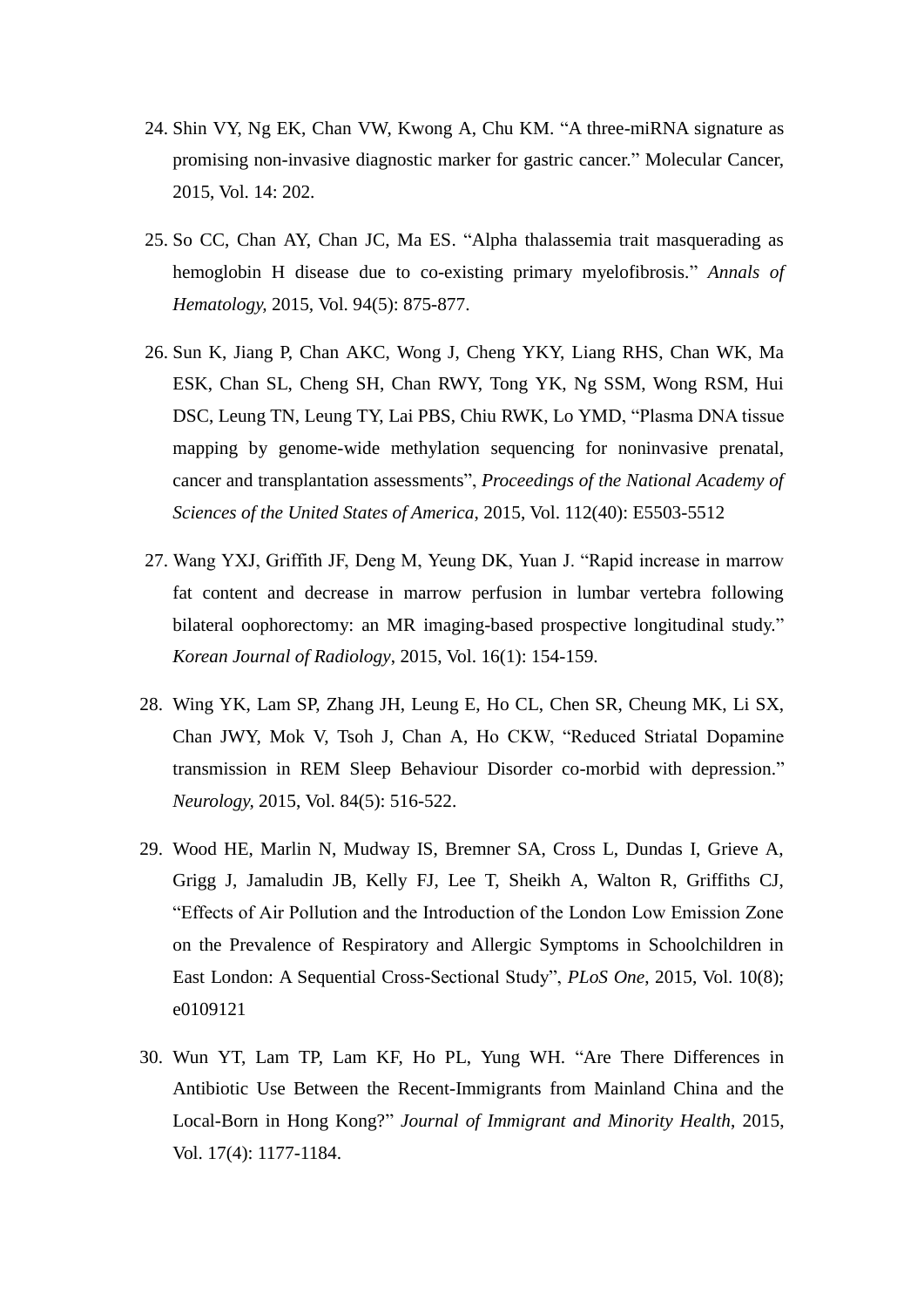- 31. Yang J, Wong A, Wang Z, Liu W, Au L, Xiong Y, Chu WW, Leung EY, Chen SR, Lau C, Chan AY, Lau AY, Fan F, Ip V, Soo Y, Leung T, Ho CL, Wong KS, Mok VC, "Risk Factors for Incident Dementia after Stroke and Transient Ischemic Attack." *Alzheimer's and Dementia,* 2015, Vol. 11(1): 16-23.
- 32. Yau T, Chen PN, Chan P, Chen L, Yuen J, Pang R, Fan ST, Wheatley DN, Poon RT. "Preliminary efficacy, safety, pharmacokinetics, pharmacodynamics and quality of life study of pegylated recombinant human arginase 1 in patients with advanced hepatocellular carcinoma." *Investigational New Drugs*, 2015, Vol. 33(2): 496-504.
- 33. Yip CH, Buccimazza I, Hartman M, Deo SV, Cheung PS. "Improving outcomes in breast cancer for low and middle income countries." *World Journal of Surgery*, 2015, Vol. 39(3): 686-692.

#### **Review Article**

- 34. Chan J. "Management of Cow's Milk Protein Allergy." *HK Medical Diary,* 2015, Vol. 20(5): 15-16.
- 35. Chan YT, Ho HK, Lai CKW, Lau CS, LAU YL, Lee TH, TF Leung, Wong GWK, Wu YY. "Under Provision of Allergy Services and Training in Hong Kong." *HK Medical Diary*, 2015, Vol. 20(5): 7-8.
- 36. Chan YT, Ho HK, Lai CKW, Lau CS, Lau YL, Lee TH, Leung TF, Wong GWK, Wu YY. "Allergy in Hong Kong: an unmet need in service provision and training." *Hong Kong Medical Journal,* 2015, Vol. 21(1): 52-60.
- 37. Fan ST, Le Treut YP, Mazzaferro V, Burroughs AK, Olausson M, Breitenstein S, Frilling A. "Liver transplantation for neuroendocrine tumour liver metastases." *HPB (Oxford)*, 2015, Vol. 17(1): 23-28
- 38. Round WH, Jafari S, Kron T et al. (Cheung KY) "Brief histories of medical physics in Asia-Oceania." *Australasian Physical & Engineering Sciences in Medicine*, 2015, Vol. 38(3): 381-398.
- 39. Wang YX, Zhang Q, Li X, Chen W, Ahuja A, Yuan J, "T1ρ magnetic resonance: basic physics principles and applications in knee and intervertebral disc imaging", *Quantitative Imaging in Medicine and Surgery,* 2015, Vol. 5(6): 858-885.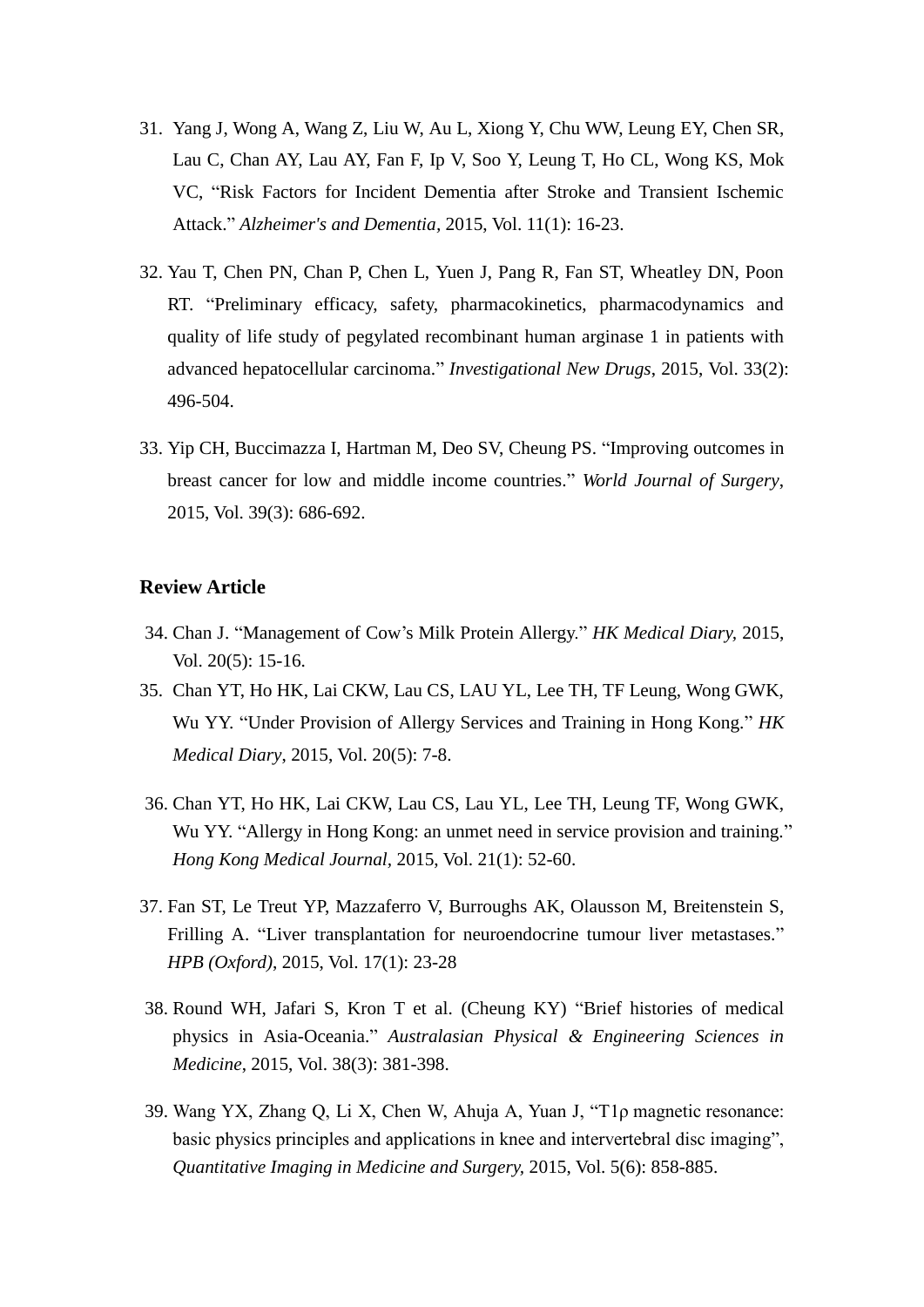## **Book Chapter**

- 40. Cheung KY, Tabakov S. "International Organization for Medical Physics Statement", Chapter 1, p.3-13 in *Radiation Protection in Medical Imaging and Radiation Oncology*, edited by Richard J. Vetter and Magdalena S. Stoeva, CRC Press, 2015
- 41. Cheung KY, "The Medical Physicists and the International Organization for Medical Physics (IOMP)", Chapter 16, p.341-350 in *Radiation Protection in Medical Imaging and Radiation Oncology*, edited by Richard J. Vetter and Magdalena S. Stoeva, CRC Press, 2015
- 42. Yuan J, Wang JYX, "T1rho MR Imaging Principle, Technology, and Application", Chapter 1, p.1-26 in *MRI: Physics, Image Reconstruction, and Analysis (Devices, Circuits, and Systems)*, edited by Angshul Majumdar and Rabab Kreidieh Ward, CRC Press, 2015

## **Editorial**

43. Lee TH. "Why Are Allergists Needed in Hong Kong?" *HK Medical Diary*, 2015, Vol. 20(5): 3.

## **Professional Guidelines**

44. Chan AWM, Chan JKC, Tam AYC, Leung TF, Lee TH. "Guidelines for Allergy Prevention in Hong Kong", Approved guidelines of Hong Kong Institute of Allergy.

## **Position Paper**

45. Chan KC, Chan WM, Ho HK, Lee TH. "HKIA Position paper on Prevention of Peanut Allergy in High Risk Infants." June 2015. Retrieved from<http://www.allergy.org.hk/>

## **Case Report**

46. Kwok AKH, Yam JCS, Ting J, Ng DSC, Kwok VOH, Chen Y, "Simultaneous Central Retinal Vein Occlusion and Branch Retinal Artery Occlusion in a Young Patient with Gout", *Journal of Clinical & Experimental Ophthalmology,* 2015, Vol. 6(3): 1000434

## **Oral & Poster Presentations**

American Association of Physicists in Medicine (AAPM)  $57<sup>th</sup>$  Annual Meeting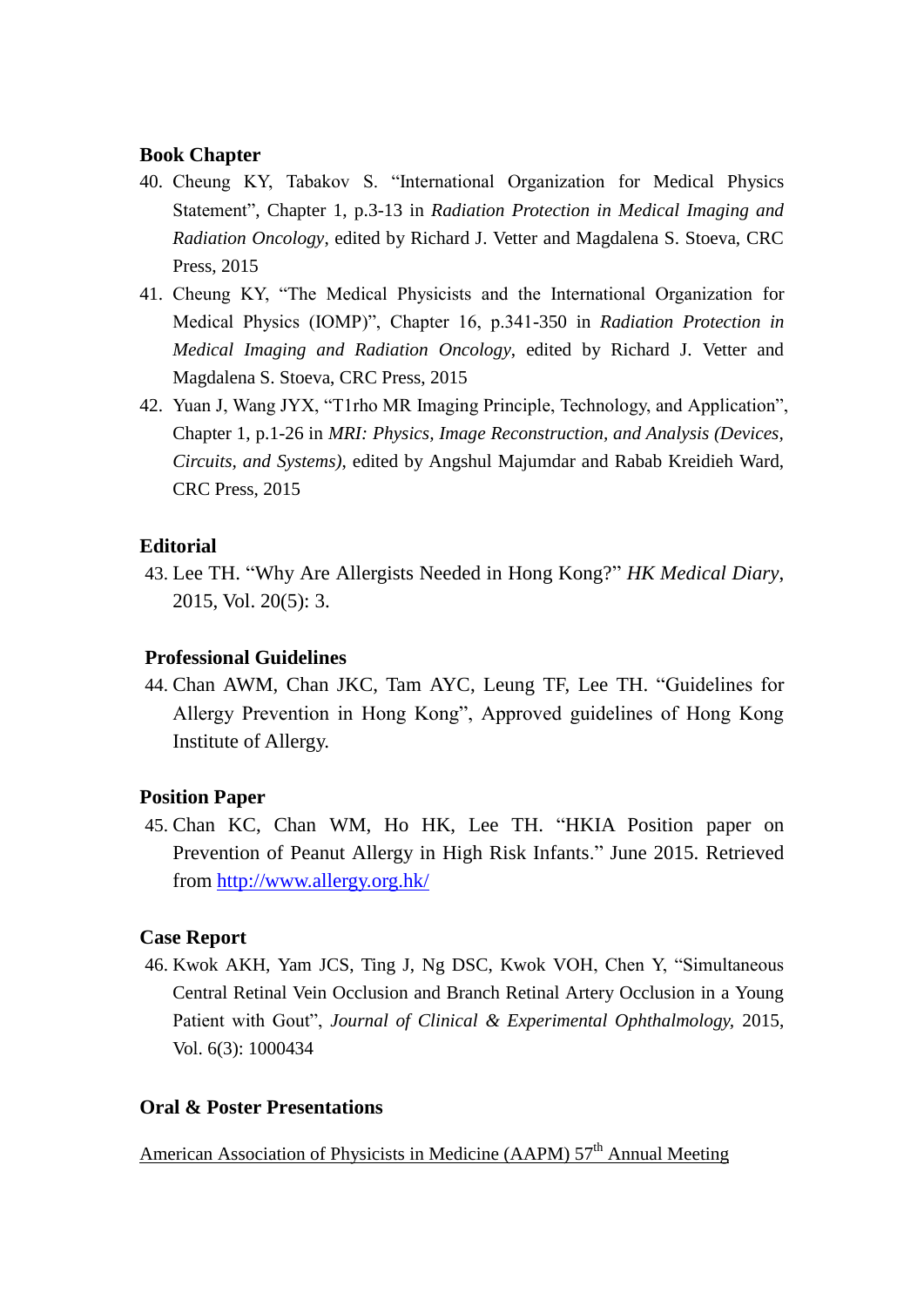Oral Presentation

47. Law WK, Yuan J, Lo GG, Wong OL, Ding AY, Cheng KF, Chan KT, Cheung KY and Yu SK. "A phantom study of MR geometric distortion and its orientation dependency on a 1,5T MR-simulator." *AAPM 57th Annual meeting, Anaheim, the U.S.A.,* July 2015.

Poster Presentations

- 48. Choi HHF, Leung TM, Yang B, Chiu TL, Wu PM, Cheung KY and Yu SK. "Level of Residual Radioactivity of Activated Parts of a Decommissioned Cyclotron." *AAPM 57th Annual meeting, Anaheim, the U.S.A.,* July 2015.
- 49. Wong OL, Lo GG, Yuan J, Law M, Ding A, Cheng K, Chan K, Cheung KY and Yu SK. "Comparison of Delineation Variability of Soft Tissue Volume and Position in Head-and-Neck Between Two T1-Weighted Pulse Sequences Using An MR-Simulator with Immobilization." *AAPM 57th Annual meeting, Anaheim, the U.S.A.,* July 2015.

## American Society for Radiation Oncology (ASTRO) 57<sup>th</sup> Annual Meeting

#### Poster Presentations

- 50. Chiu TL, Yang B, Cheung CW, Geng H, Lam WW, Kong CW, Cheung KY, Yu SK. "Feasibility of Fluorescent Screen-Based Quality Assurance System for Afterloading HDR Unit." *ASTRO 57th Annual Meeting, San Antonio, the U.S.A.*, October 2015; Also appeareded in *International Journal of Radiation Oncology\* Biology\* Physics*, 2015, Vol. 93(3, Supp.): E495
- 51. Ding Y, Wong OL, Lo GG, Yuan J, Law MWK, Cheng KF, Chan KT, Cheung KY, Yu SK. "A Prospective Study of Soft Tissue Positional Repeatability in Head and Neck on a Dedicated MR Simulator." *ASTRO 57th Annual Meeting, San Antonio, the U.S.A.*, October 2015; Also appeared in *International Journal of Radiation Oncology\* Biology, Physics*\* 2015, Vol. 93(3, Supp.): E550-E551.
- 52. Kong CW, Ho YW, Lo SG, Geng H, Lam WW, Yu SK, Cheung KY. "Dosimetric Effect of the Duration of Gating Window on Respiratory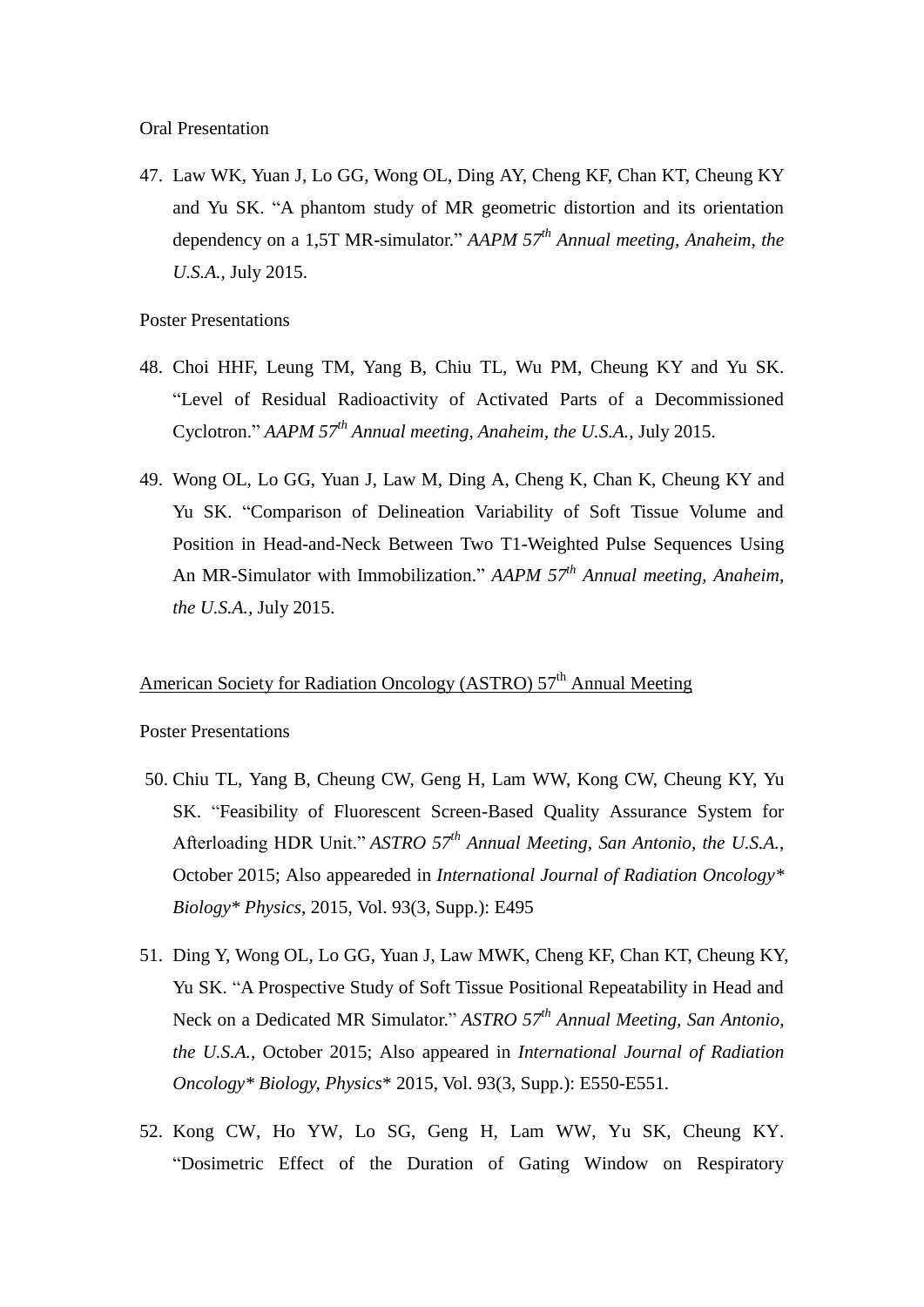Phase-Based Gated VMAT." *ASTRO 57th Annual Meeting, San Antonio, the U.S.A.*, October 2015; Also appeared in *International Journal of Radiation Oncology\* Biology\* Physics*, 2015, Vol. 93(3, Supp.): E563.

- 53. Lam WW, Geng H, Kong CW, Ho YW, Wong WK, Yang B, Cheung KY, Yu SK. "A Comparison of Plan Quality and Delivery Efficiency Between Helical Tomotherapy in Fixed and Dynamic Delivery Mode in the Treatment of Nasopharyngeal Carcinoma." *ASTRO 57th Annual Meeting, San Antonio, the U.S.A.*, October 2015; Also appeared in *International Journal of Radiation Oncology\* Biology\* Physics*, 2015, Vol. 93(3, Supp.): E310-E311.
- 54. Lee PMH, Man SY, Mui WL. "Flattening Filter Free Volumetric Modulated Arc Therapy (FFF-VMAT) Approach for Stereotactic Body Radiotherapy (SBRT) in Patients With Non-small-cell Lung Cancer (NSCLC): Dosimetric Potential Compared With Flattening Filtered Volumetric Modulated Arc Therapy (FF-VMAT) and Helical Tomotherapy (HT)." *ASTRO 57th Annual Meeting, San Antonio, the U.S.A.*, October 2015; Also appeared in *International Journal of Radiation Oncology\* Biology\* Physics*, 2015, Vol. 93(3, Supp.): E556.
- 55. Yang B, Chiu TL, Geng H, Lam WW, Kong CW, Cheung CW, Cheung KY, Yu SK. "Application of Nonlinear Least Square Optimization in Solving a Blurring Kernel for a Fluorescent Screen-CCD Dosimetry System." *ASTRO 57th Annual Meeting, San Antonio, the U.S.A.*, October 2015; Also appeared in *International Journal of Radiation Oncology\* Biology\* Physics*, 2015, Vol. 93(3, Supp.): E552.

#### European Congress of Clinical Microbiology and Infectious Disease (ECCMID)

56. Lam HY, Chan TM, Lai TW, Chan WS, Tong TYT, Chen JHK, Tang BSF. "Evaluating the performance of Luminex xMAP Salmonella Serotyping Assay for the determination of Salmonella serovars from both intestinal and extraintestinal infection in Hong Kong." *25th ECCMID*, Copenhagen, Denmark, April 2015.

#### European Congress of Radiology (ECR) 2015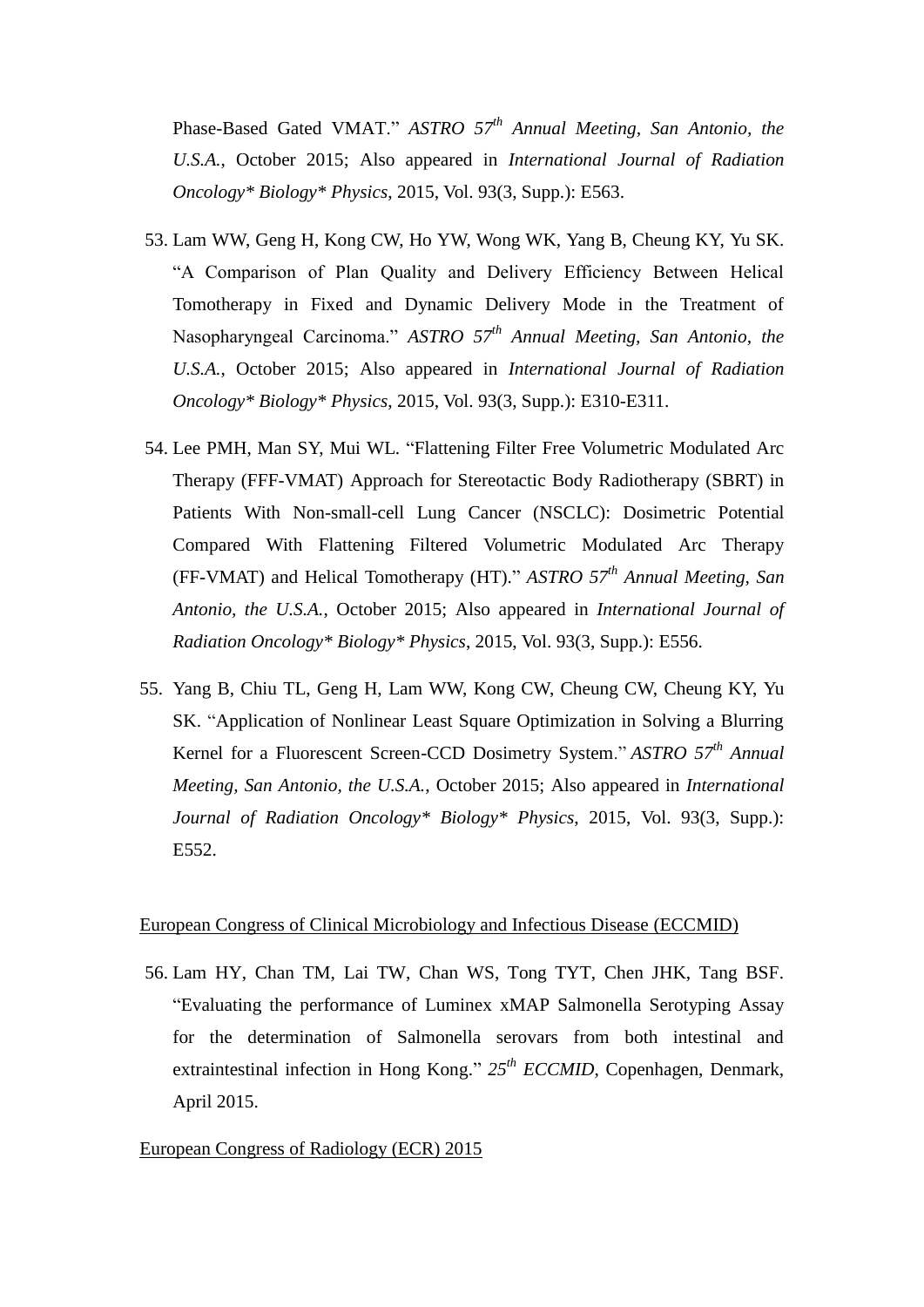- 57. Ho YW, Yu SK, Wong WK, Kong CW, Lam WW. "Scan time and radiation dose reduction in TomoTherapy MVCT imaging without image quality degradation." *ECR 2015,* Vienna, Austria, March 2015.
- 58. Lee R, Lo GG, Ai V, Chan KM, Chan PL, Li WW, Liu CW, Hung ML. "3 Tesla MRI evaluation of Pectus Carinatum with Breath-hold Imaging." *ECR 2015,* Vienna, Austria, March 2015.
- 59. Lee R, Lo GG, Ai V, Chan KM, Chan PL, Li WW, Liu CW, Hung ML. "MRI evaluation of Pectus Carinatum: Preliminary Experience", *ECR 2015,* Vienna, Austria, Mach 2015.
- 60. Ai V, Wong R, Otani K, Chin WL, Lau SM, Leung L, Lo GG. "Image Quality and Sharpness of Ground-glass Nodules on Ultralow dose CT at 0.3 mSv using Tin Filtration: Comparison of Five Iterative Reconstruction Strengths", *ECR 2015,* Vienna, Austria, Mach 2015.

#### European Society for Magnetic Resonance in Medicine and Biology

- 61. Lee R, Lo G, Ai V, Chan KM, Yuen CT, Tang J, Kong KS, Hung ML. "Evaluation of liver fat fraction by IDEAL multi-echo GRE & correlation to age, gender & body mass index in healthy adults." *ESMRMB 32nd Annual Scientific Meeting*, Edinburgh, United Kingdom, October 2015.
- 62. Wong OL, Lo GG, Yuan J, Chan HHL, Wong TT, Cheung PSY. "Is macro-vascular increase in unilateral breast cancer associated with micro-vascular variation in breast fibroglandular tissues? An intravoxel incoherent motion (IVIM) breast MRI study", *ESMRMB 32nd Annual Scientific Meeting*, Edinburgh, United Kingdom, October 2015

#### European Society for Radiotherapy & Oncology (ESTRO)  $3<sup>rd</sup>$  Forum

#### Poster Presentations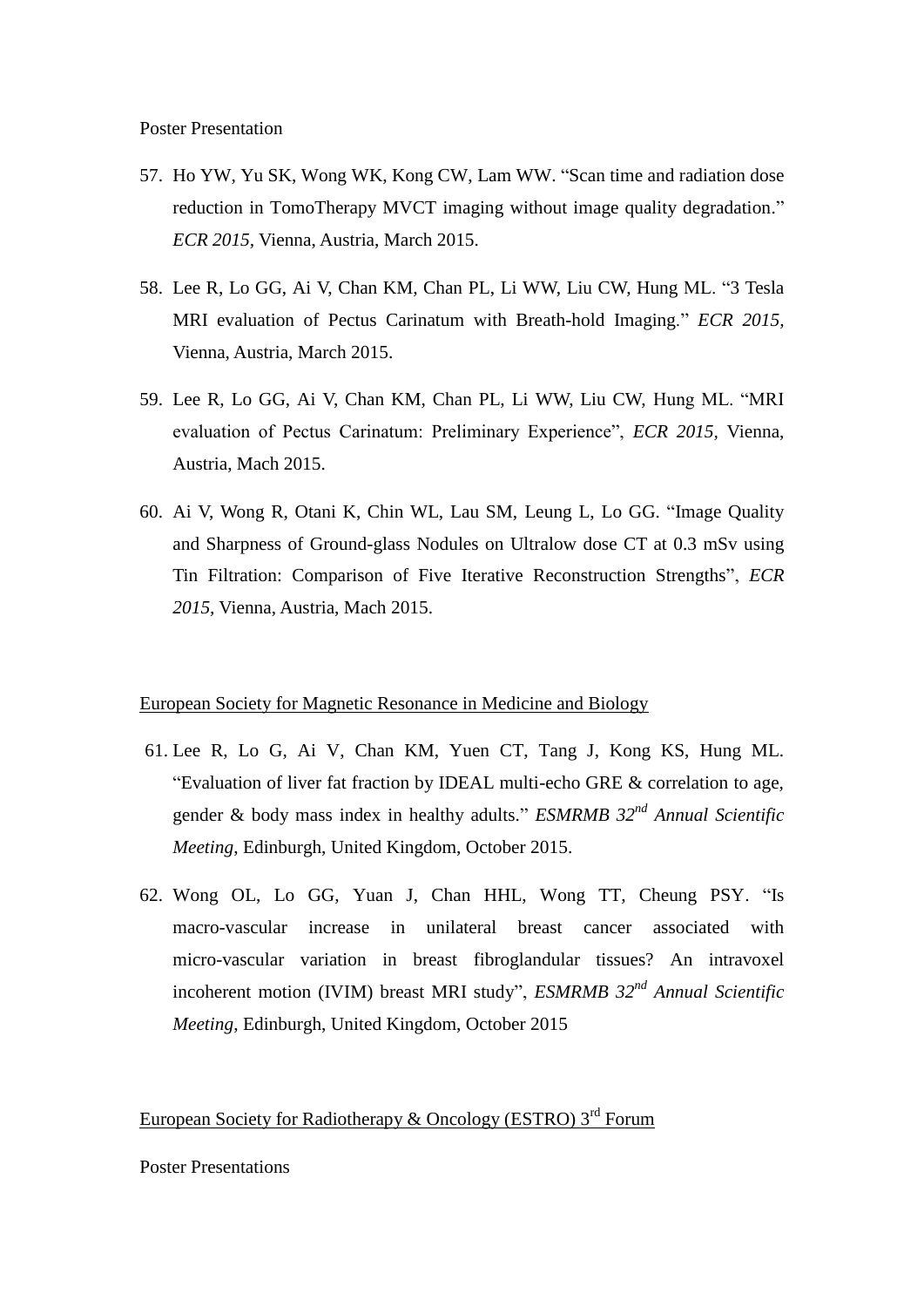- 63. Chiu G, Fung WK, Wu WC. "Geometric and actual dose delivery accuracy in supine and prone position of breast tomotherapy." *3 rd ESTRO Forum,* Barcelona, Spain, April 2015; Also appeared in *Radiotherapy and Oncology*, 2015, Vol. 115(Supp. 1): S596-S597.
- 64. Chiu TL, Yang B, Geng H, Lam WW, Kong CW, Cheung CW, Cheung KY, Yu SK. "Feasibility of luminescence screen based quality assurance system for verification of SRS beams." *3 rd ESTRO Forum,* Barcelona, Spain, April 2015; Also appeared in *Radiotherapy and Oncology*, 2015, Vol. 115(Supp. 1): S410
- 65. Ding AY, Wong OL, Lo GG, Yuan J, Law WK, Cheng KF, Chan KT, Cheung KY, Yu SK. "Assessment of regional positional repeatability in head and neck using a dedicated MR simulator." *3 rd ESTRO Forum,* Barcelona, Spain, April 2015; Also appeared in *Radiotherapy and Oncology*, 2015, Vol. 115(Supp. 1): S514-S515
- 66. Fung WK, Chiu G, Lee WM, Wu WC. "Comparing planned (theoretical) and treated (real) dose of large breast tomotherapy in supine and prone position." *3 rd ESTRO Forum*, Barcelona, Spain, April 2015; Also appeared in *Radiotherapy and Oncology*, 2015, Vol. 115(Supp. 1): S609
- 67. Geng H, Lam WW, Kong CW, Cheung KY, Yu SK. "Reduction of delivery time in tomotherapy stereotactic radiosurgery using dynamic jaw technique." *3 rd ESTRO Forum,* Barcelona, Spain*,* April 2015; Also appeared in *Radiotherapy and Oncology,* 2015, Vol. 115(Supp. 1): S768.
- 68. Kong CW, Ho YW, Geng H, Lam WW, Chiu TL, Wong WK, Yu SK, Cheung KY. "Quality Assurance on Helical Tomotherapy Treatments with small target and high modulation factor using ArcCHECK." *3 rd ESTRO Forum,* Barcelona, Spain, April 2015; Also appeared in *Radiotherapy and Oncology*, 2015, Vol. 115(Supp. 1): S759
- 69. Lam WW, Geng H, Kong CW, Ho YW, Yang B, Chiu TL, Choi HF, Cheung KY, Yu SK. "Dosimetric impact on different target separations in craniocaudal direction using dynamic jaws in Tomotherapy." *3 rd ESTRO Forum,* Barcelona, Spain, April 2015; Also appeared in *Radiotherapy and Oncology,* 2015, Vol. 115(Supp. 1): S897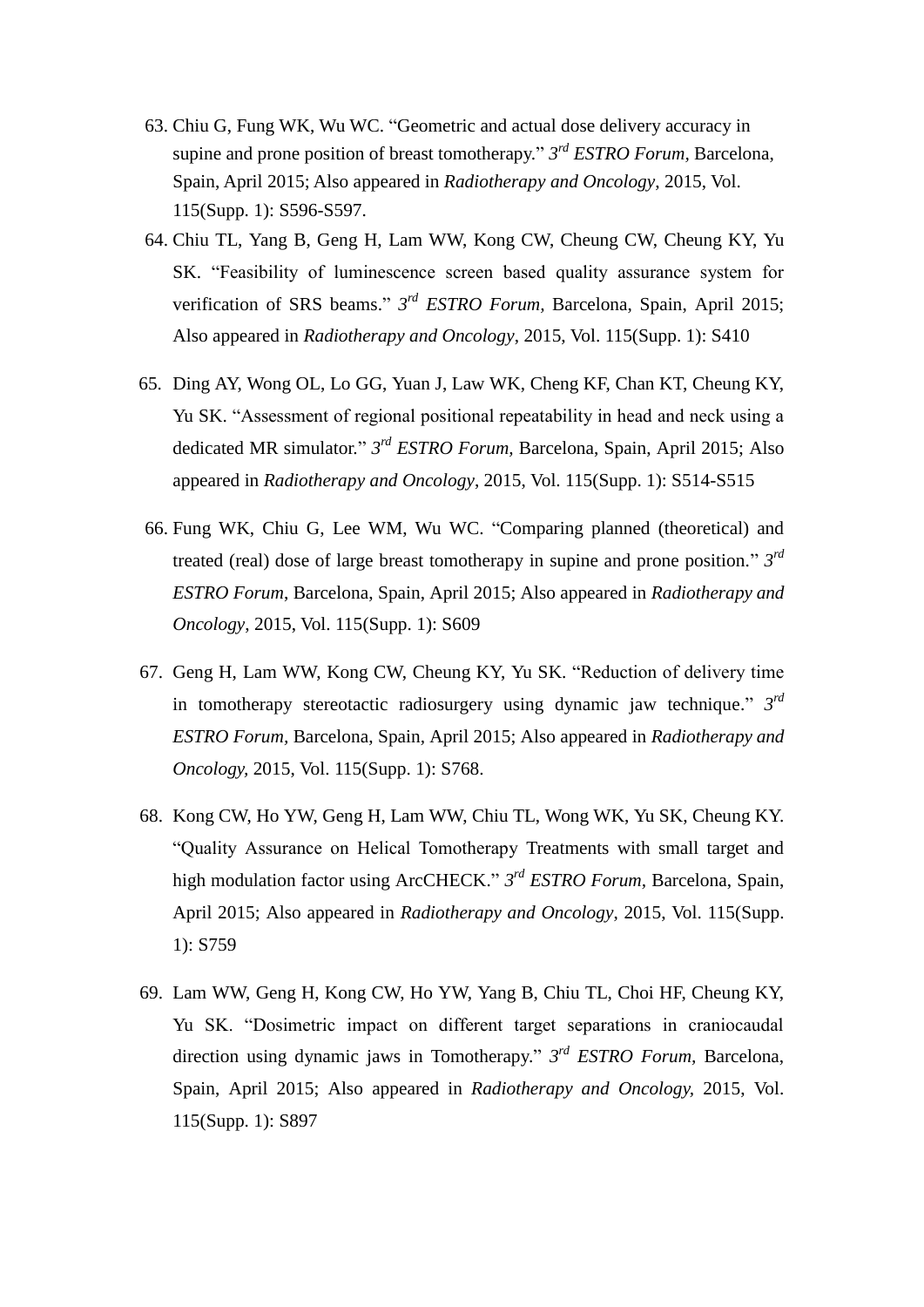- 70. Law WK, Yuan J, Lo GG, Ding AY, Wong OL, Cheng KF, Chan KT, Cheung KY, Yu SK. "Quantitative assessment of 3D geometric accuracy of a 1.5T wide-bore MR-simulator: a phantom study" *3rd ESTRO Forum,* Barcelona, Spain, April 2015; Also appeared in *Radiotherapy and Oncology,* 2015, Vol. 115(Supp. 1): S518-S519
- 71. Li CH, Wu VWC, Chiu G,. "Dosimetric impact of brachial plexus delineation in radiotherapy planning of nasopharyngeal carcinoma." *3 rd ESTRO Forum,*  Barcelona, Spain, April 2015; Also appeared in *Radiotherapy and Oncology*, 2015, Vol. 115(Supp. 1): S588-S589.
- 72. Yang B, Lam WW, Cheung KY, Yu SK. "Unsupervised clustering in gene expression profiling to make prognosis for malignant gliomas." *3 rd ESTRO Forum,* Barcelona, Spain, April 2015; Also appeared in *Radiotherapy and Oncology*, 2015, Vol. 115(Supp. 1): S581

Oral Presentation

73. Mui WL. "Sparing of cochleae and eyes in whole brain radiation therapy with boost by helical tomotherapy and noncoplanar VMAT." *3 rd ESTRO Forum,*  Barcelona, Spain, April 2015; Also appeared in *Radiotherapy and Oncology*, 2015, Vol. 115(Supp. 1): S56

## Global Breast Cancer Conference 2015  $& 4<sup>th</sup>$  International Breast Cancer Symposium

74. Chan TL, Ho D, Au CH, Law F, Ip BK, Wong A, Choy G, To R, Shin V, Ma E, Kwong A. "The transition to next generation sequencing (NGS) from conventional Sanger sequencing for breast cancer genetic study." *GBCC 2015 & 4 th IBCS*, Jeju Island, Korea, April 2015.

International Society for Magnetic Resonance in Medicine (ISMRM) 23<sup>rd</sup> Annual Meeting & Exhibition

#### Poster Presentations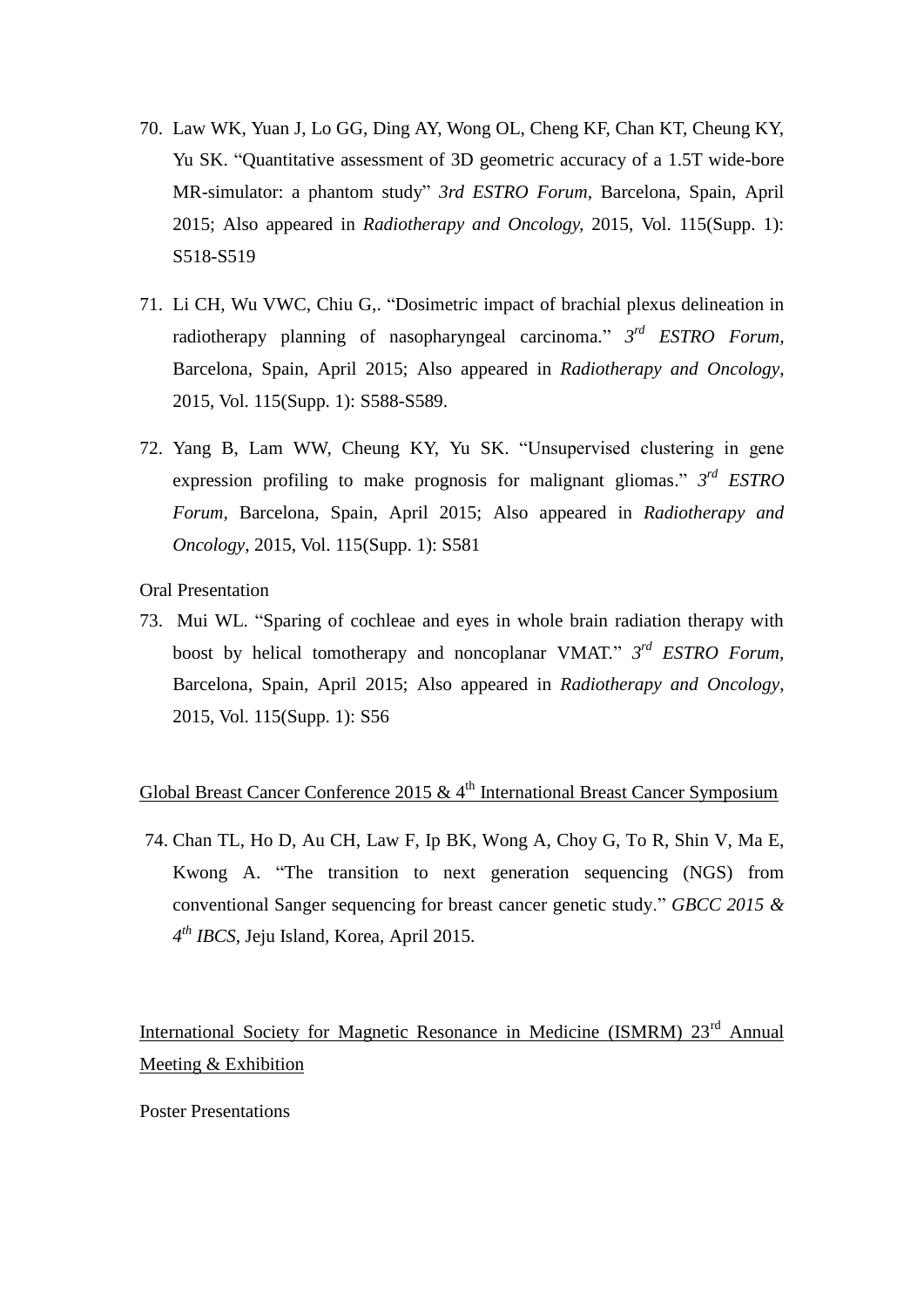- 75. Chen S, Deng M, Yuan J, Wang YXJ. "Chemical exchange saturation transfer (CEST) MR imaging of rat liver with fasting or CCl4 intoxication", *ISMRM 23rd Annual Meeting,* Toronto, Canada, June 2015.
- 76. Law WK, Yuan J, Lo GG, Wong OL, Ding Y, Yu SK. "Image Hessian based Automatic Cranium Segmentation for Blackbone and Silenz MRI." *ISMRM 23rd Annual Meeting,* Toronto, Canada, June 2015.
- 77. Liang L, Yuan J, Xu J, Ma HT. "Optimal Sampling Schedule for PARACEST Agents and Analysis of its Performance", *ISMRM 23rd Annual Meeting,* Toronto, Canada, June 2015.
- 78. Wang YX, Mok GSP, Zhang D, Chen SZ, Yuan J. "A comparison of three approaches for defining nucleus pulposus and annulus fibrosus on sagittal MR images." *ISMRM 23rd Annual Meeting,* Toronto, Canada, June 2015.
- 79. Wong OL, Lo GG, Yuan J, Chung WK, Law WK, Ho WH, and Noseworthy MD. "Evaluation of Pseudo-Hepatic Anisotropy Artifact in Liver Intravoxel Incoherent Motion (IVIM) based on Clustering Technique." *ISMRM 23rd Annual Meeting,*  Toronto, Canada, June 2015.
- 80. Wong OL, Lo GG, Li WW, Yuan J, Lee R and Noseworthy MD. "Intra-session and Inter-session Repeatability of Diffusion Tensor Measurement in Normal Human Liver." *ISMRM 23rd Annual Meeting,* Toronto, Canada, June 2015.
- 81. Yuan J, Lo GG, Wong OL, Chan HL, Ding Y, Wong TT, and Cheung SY. "Statistical Assessment of Diffusion Weighted Signal Decay in Breast Cancer Tumors at 3T: Mono-exponential or Bi-exponential?" *ISMRM 23rd Annual Meeting*, Toronto, Canada, June 2015.
- 82. Yuan J, Lo GG, Wong OL, Chan HL, Ding Y, Wong TT and Cheung SY. "Intravoxel incoherent motion MRI may reveal microvascular variation of fibroglandular tissues in breast cancer." *ISMRM 23rd Annual Meeting*, Toronto, Canada, June 2015.
- 83. Yuan J, Lo GG, Ding Y, Wong OL, Chan HL, Wong TT, Cheung SY. "A study of correlation between intra-voxel incoherent motion parameters and dynamic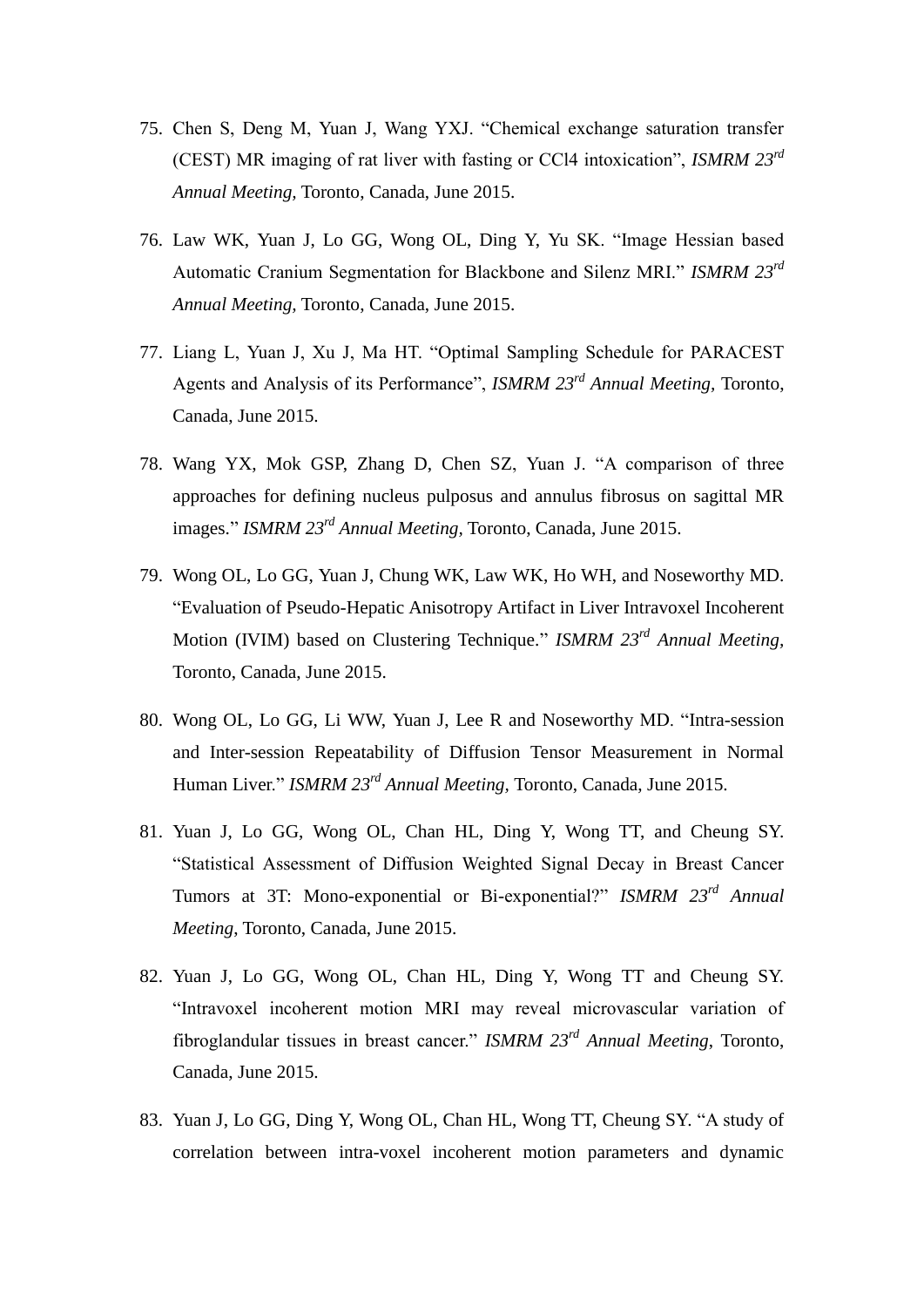contrast enhanced MRI in breast cancer", *ISMRM 23rd Annual Meeting*, Toronto, Canada, June 2015.

# The 109<sup>th</sup> Meeting of Japan Society of Medical Physics (JSMP)

#### Oral Presentation

84. Cheung KY. "Clinical Training of Medical Physicists Specializing in Radiation Oncology." *The 109th JSMP Symposium 1*, April 16-19, 2015, Yokohama, Japan; also appeared in *Japanese Journal of Medical Physics*, Vol.35, Sup. 1, pp 17-18, 2015.

## Particle Therapy Co-Operative Group (PTCOG) 54<sup>th</sup> Annual Meeting

Poster Presentation

85. Lo SG, Cheung CW, Law WK, Lam WW, Kong CW, Yang B, Cheung KY and Yu SK. "Monte Carlo study of activation levels of substances in a synchrotron based proton facility." *PTCOG 54th Annual Conference, San Diego, the U.S.A.,* May 2015.

#### The RSNA 101th Scientific Assembly and Annual Meeting

- 86. Chen SR, Cheung W, Leung W, Leung YL, Cheng KC, Wong KN, and Ho CL. "Prognostic importance of 11C-acetate and 18F-FDG PET/CT in HCC patients treated by Y90-SIRT", *the RSNA 101th Scientific Assembly and Annual Meeting*, November 29 - December 4, 2015, McCormick Place, Chicago, Illinois.
- 87. Cheung W, Chen SR, Cheng KC, Leung YL, Wong KN, Cheung MK and Ho CL. "Dual-tracer (11C-acetate & 18F-FDG) PET/CT characteristics of Waldenstrom Macroglobulinaemia", *the RSNA 101th Scientific Assembly and Annual Meeting*, November 29 - December 4, 2015, McCormick Place, Chicago, Illinois.
- 88. Cheng KC, Chen SR, Leung YL, Wong KN, Cheung W, and Ho CL. "Dual-tracer (11C-acetate & 18F-FDG) PET/CT in evaluating Gastrointestinal Stromal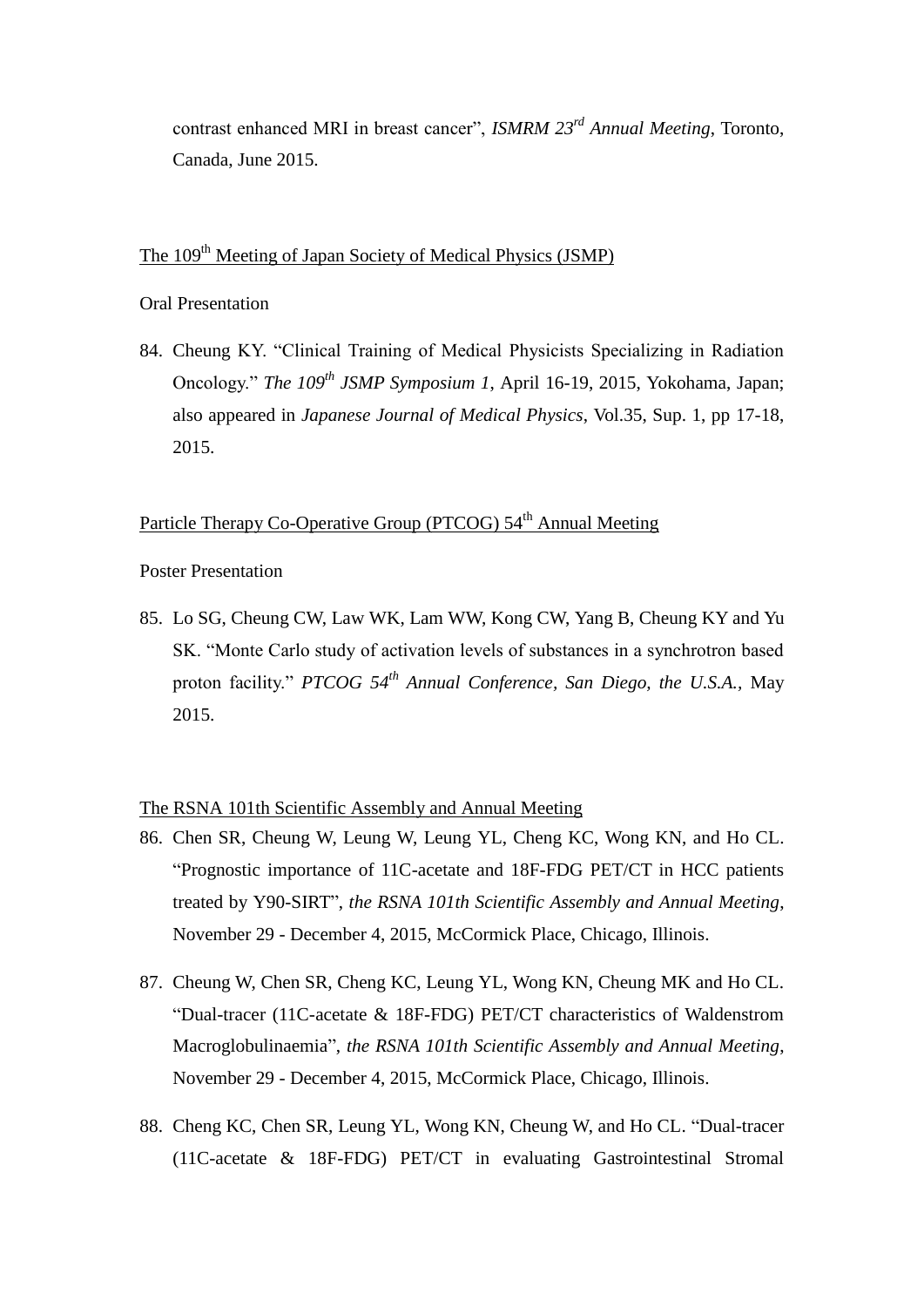Tumors and predicting the mitotic rate", *the RSNA 101th Scientific Assembly and Annual Meeting*, November 29 - December 4, 2015, McCormick Place, Chicago, Illinois.

89. Yuan J, Lo GG, Wong OL, Ding AY, Chan HHL, Wong TT, Cheung PSY. "Correlation between intra-voxel incoherent motion MRI and dynamic contrast enhanced MRI in breast cancer at 3T", *the RSNA 101th Scientific Assembly and Annual Meeting*, November 29 - December 4, 2015, McCormick Place, Chicago, Illinois.

#### Society of Nuclear Medicine and Molecular Imaging (SNMMI) 2015 Annual Meeting

#### Oral Presentations

- 90. Chen SR, Leung YL, Cheng KC, Wong KN, Cheung SK, Chim J, Ho CL.  $11^1$ C-acetate PET/CT predicts 4-year overall survival for patients with newly diagnosed myeloma", *the SNMMI 2015 Annual Meeting*, June 6 - June 10, 2015, Baltimore, MD. Also appeared in *The Journal of Nuclear Medicine*, Vol. **56**, No. 5 (suppl. 3): 657, 2015
- 91. Chen SR, Leung YL, Cheng KC, Wong KN, Cheung SK, Cheung MK, Ho CL.  $11^1$ C-acetate PET/CT for evaluation of PSA relapse post radical prostatectomy", *the SNMMI 2015 Annual Meeting*, June 6 - June 10, 2015, Baltimore, MD. Also appeared in *The Journal of Nuclear Medicine*, Vol. **56**, No. 5 (suppl. 3): 512, 2015
- 92. Chen SR, Cheung SK, Leung WT, Leung YL, Cheng KC, Wong KN, Ho CL.  $18F-FDG$  and <sup>11</sup>C-acetate PET/CT predicts treatment response and survival of a cohort of BCLC B-C patients treated by Y90-SIRT", *the SNMMI 2015 Annual Meeting*, June 6 - June 10, 2015, Baltimore, MD. Also appeared in *The Journal of Nuclear Medicine*, Vol. **56,** No. 5 (suppl. 3): 573, 2015

#### Poster Presentation

93. Chen SR, Cheung SK, Cheng KC, Leung YL, Wong KN, Ho CL. "<sup>11</sup>C-acetate PET/CT for prediction of negative lymph node involvement of prostate cancer before prostatectomy", *the SNMMI 2015 Annual Meeting*, June 6 - June 10, 2015,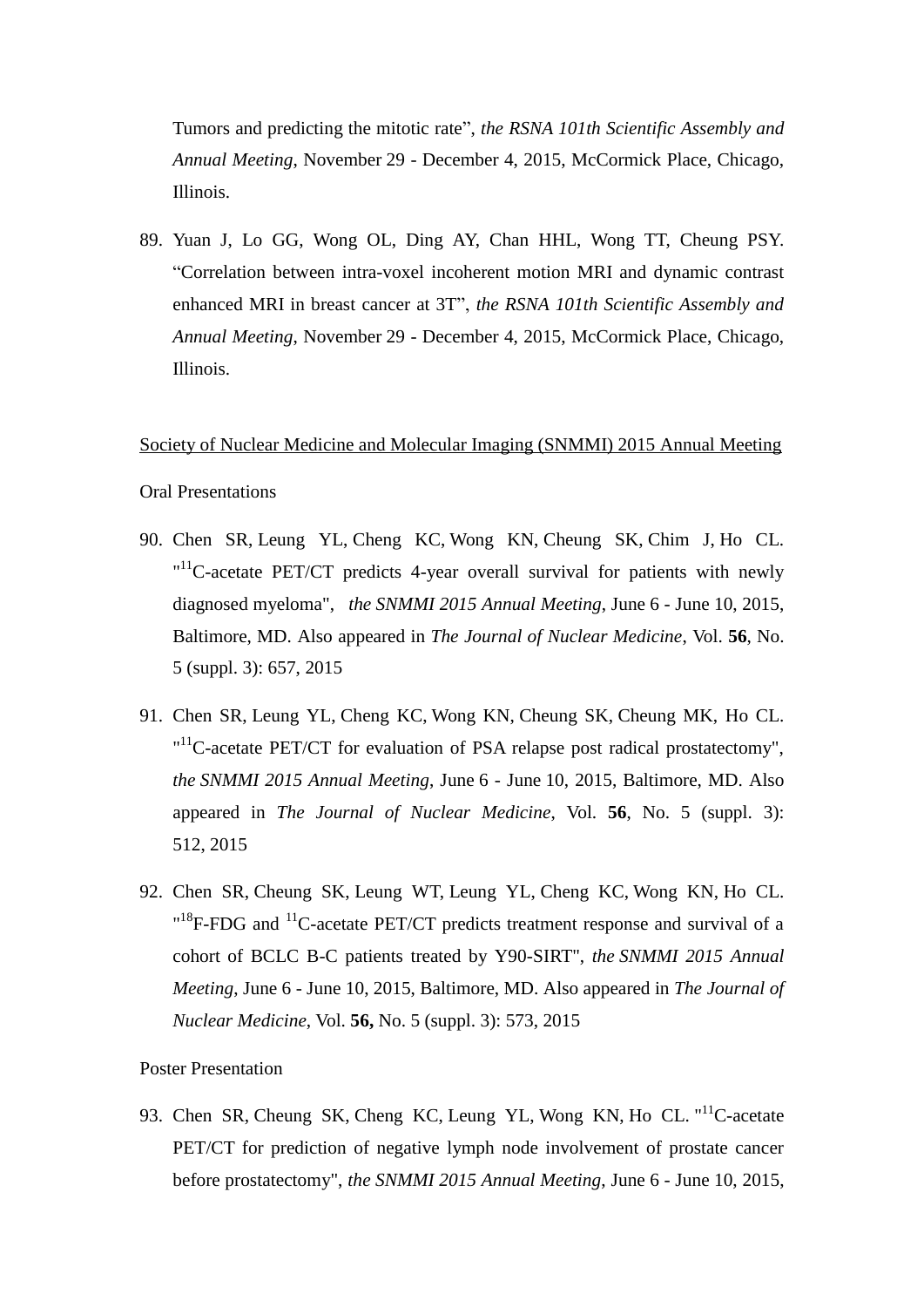Baltimore, MD. Also appear in *The Journal of Nuclear Medicine*, Vol. **56**, No. 5 (suppl. 3): 1444, 2015

World Congress on Medical Physics & Biomedical Engineering 2015

Oral Presentation

- 94. Cheung KY. "Appropriate technology in imaging and radiotherapy Functionality and Safety aspects" *WC2015,* Toronto, Canada, June 2015.
- 95. Cheung KY, "The International Organization for Medical Physics", Oral Presentation, ICSU BioUnions Cluster Session, *WC2015*, Toronto, Canada, June 2015.
- 96. Cheung KY, "What is leadership?", In Roundtable from Recognized Leaders, *WC2015*, Toronto, Canada, June 2015.

## 15<sup>th</sup> Asia-Oceania Congress of Medical Physics, 5-8 November 2015

Oral Presentation

- 97. Cheung KY. "Professional Accreditation of Medical Physicists" *AOCMP2015,*  Xian, China, November 2015.
- 98. Cheung KY. "The Way-Forward in Development of Medical Physics- IOMP Perspective" *AOCMP2015,* Xian, China, November 2015.

#### Association for Molecular Pathology 2015 Annual Meeting

#### Poster Presentation

99. Chen JH, Xu J, Jiang Y, Ma ES, Tang BS, Lam HY, Yip CC, Cheng VC, Zhang H, Yuen KY. "Assessment of a high-throughput next-generation multiplex respiratory pathogen panel", *AMP2015 Annual Meeting,* ID44. Austin, Texas, USA, November 2015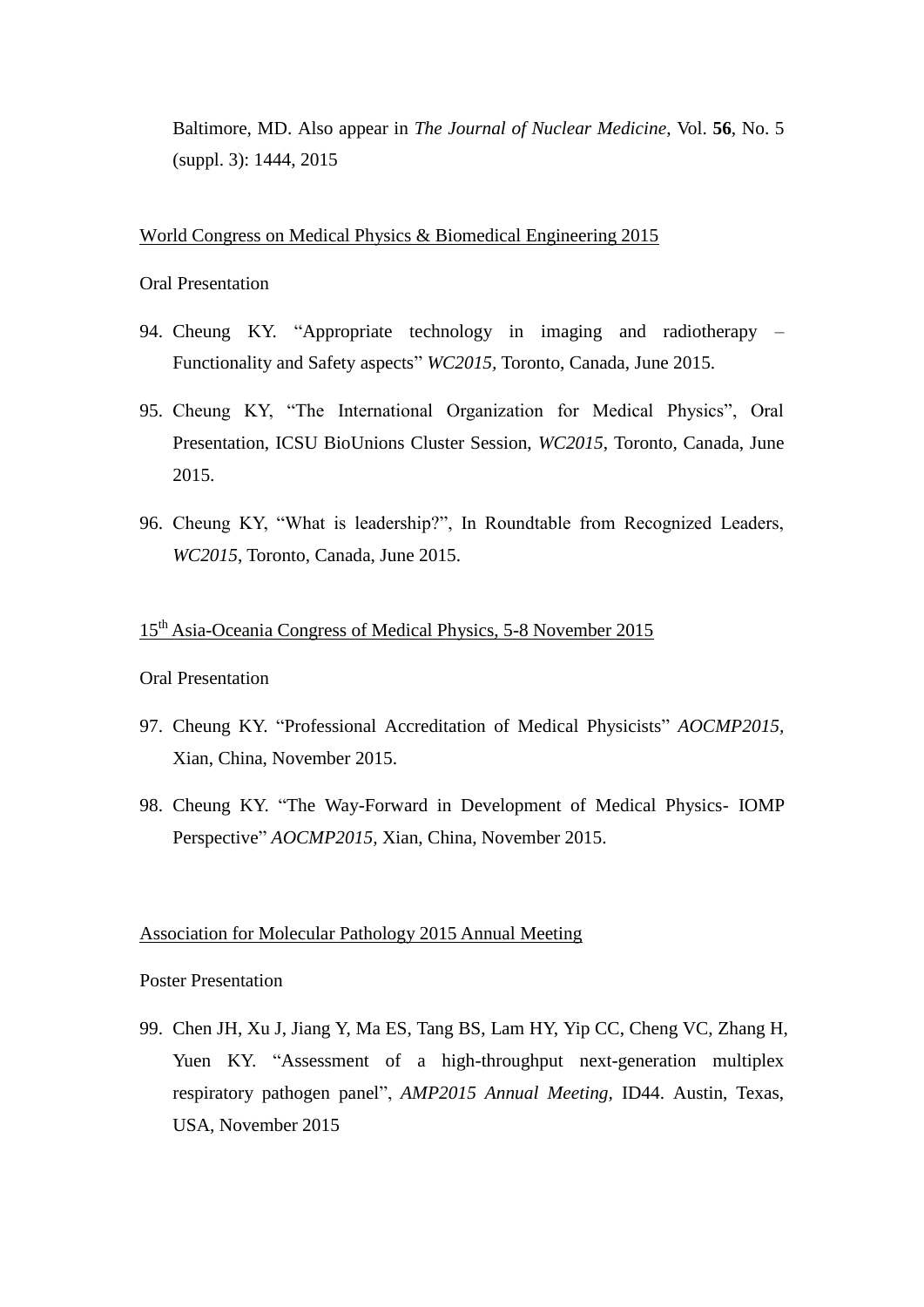#### Advanced MRI Fast Imaging, RF Technologies and Applications Workshop

Invited talk

100.Yuan J. "The coming era of MRI for radiation therapy", Organized by Paul C, Lauterbur Research Center for Biomedical Imaging, Shenzhen, Institutes of Advanced Technology, Chinese Academy of Sciences, December 2015

#### 2015 San Antonio Breast Cancer Symposium (SABCS)

Poster Presentation

101.Kwong A, Shin VY, Au CH, Law FB, Ho DN, Ip BK, Wong AT, Lau SS, To RM, Choy G, Ford JM, Ma ES, Chan TL. "Evaluation on the mutational screening by next-generation sequencing in hereditary breast and ovarian cancer: Implementation of recurrent mutation panel", *SABCS2015,* San Antonio, Texas, USA, December 2015

#### The 31<sup>st</sup> Japan Conference of Radiological Technologists (JCRT31)

- 102.Yu SY, Lee R, Lo GG, Yuen CT, Chung WK, Tang J, Kong KS, "Quantitative Evaluation of a quiet MRI sequence PETRA versus MPRAGE in brain imaging at 1.5 Tesla MRI scanner", *JCRT31,* Kyoto, Japan, November 2015
- 103.Tang J, Lee R, Lo GG, Yuen CT, Kong KS, Chung WK, Yu SY, "Clinical application of contemporary MR Imaging", *JCRT31,* Kyoto, Japan, November 2015

#### Annual general meeting of Hong Kong Institution of Physicists in Medicine 2015

104.Yuan J. "Advances in MRI Application in Radiation Therapy", Invited talk, *Annual general meeting of Hong Kong Institution of Physicists in Medicine*, Hong Kong, China.

Annual Meeting of Thailand Society of Radiological Technologists 2015